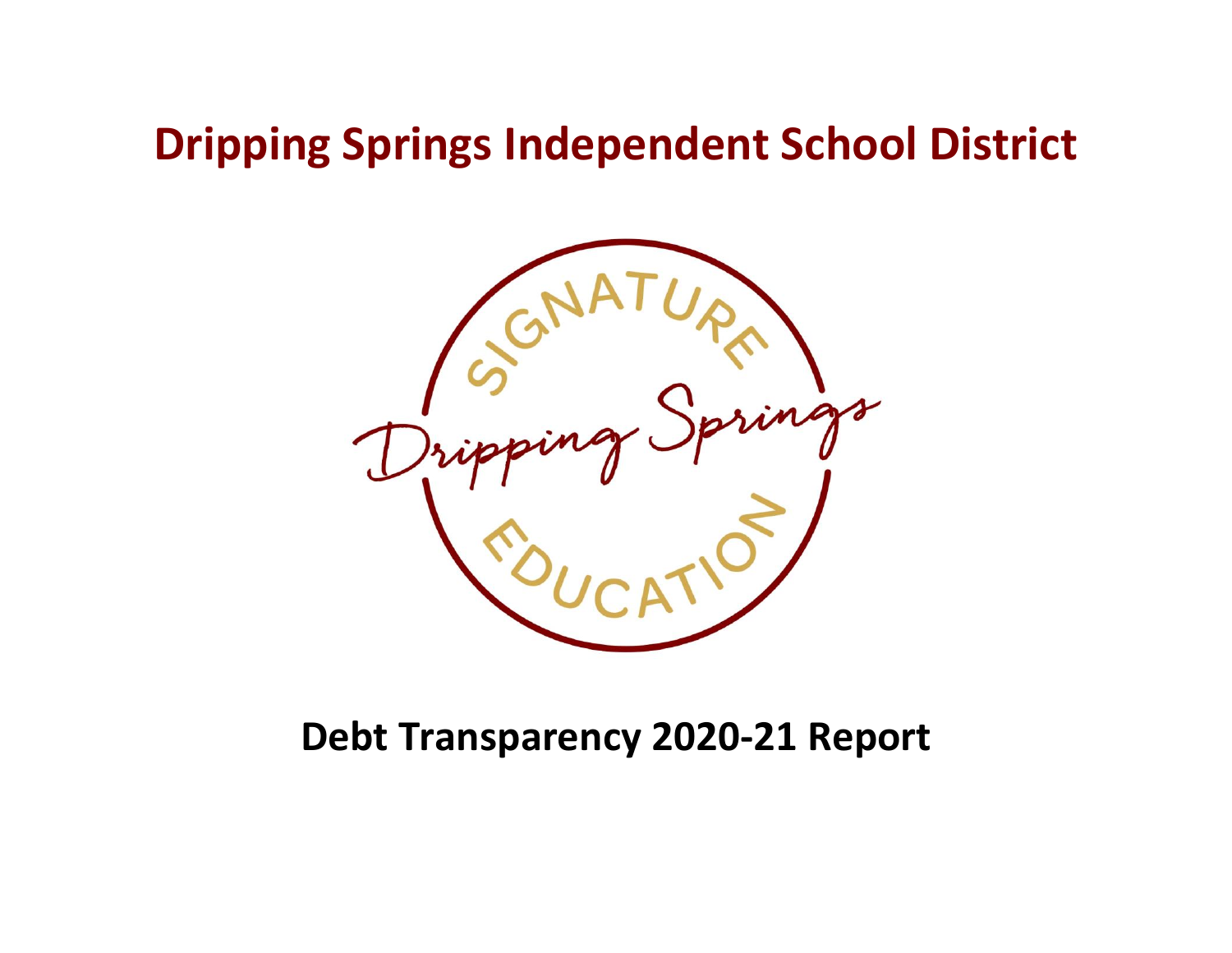## **Texas Comptroller's Annual Local Debt Report**

| <b>Entity Information</b>                                 |                            |
|-----------------------------------------------------------|----------------------------|
| Political Subdivision Name*:                              | Dripping Springs ISD       |
| Political Subdivision Type <sup>*</sup> :                 | <b>ISD</b>                 |
| If "other", please specify                                |                            |
| Reporting Fiscal Year*:                                   | 2021                       |
| Fiscal Year Start (MM/DD/YYYY)*:                          | 7/1/2020                   |
| Fiscal Year End (auto):                                   | 6/30/2021                  |
| Political Subdivision Website, if applicable:             |                            |
| Political Subdivision Telephone*:                         | $(512)$ 858-3006           |
| Political Subdivision Email, if applicable:               | catherine.knepp@dsisdtx.us |
| Does the Political Subdivision have any reportable debt?* | Yes                        |

| <b>Contact Information</b>                              |                                                     |
|---------------------------------------------------------|-----------------------------------------------------|
| Contact Name*:                                          | Catherine Knepp                                     |
| Contact Title*:                                         | Assistant Superintendent for Finance and Operations |
| Contact Phone*:                                         | $(512)$ 858-3006                                    |
| Contact Email:                                          | catherine.knepp@dsisdtx.us                          |
| Physical Address, Line 1 <sup>*</sup> :                 | 510 W. Mercer St.                                   |
| Physical Address, Line 2:                               |                                                     |
| $\text{City*}:$                                         | Dripping Springs                                    |
| Zip*:                                                   | 78620                                               |
| County*:                                                | Hays                                                |
| Is the entity's physical and mailing address the same?* | Yes                                                 |
| Mailing Address, Line 1:                                |                                                     |
| Mailing Address, Line 2:                                |                                                     |
| Mailing City:                                           |                                                     |
| <b>Mailing Zip:</b>                                     |                                                     |
| Mailing County:                                         |                                                     |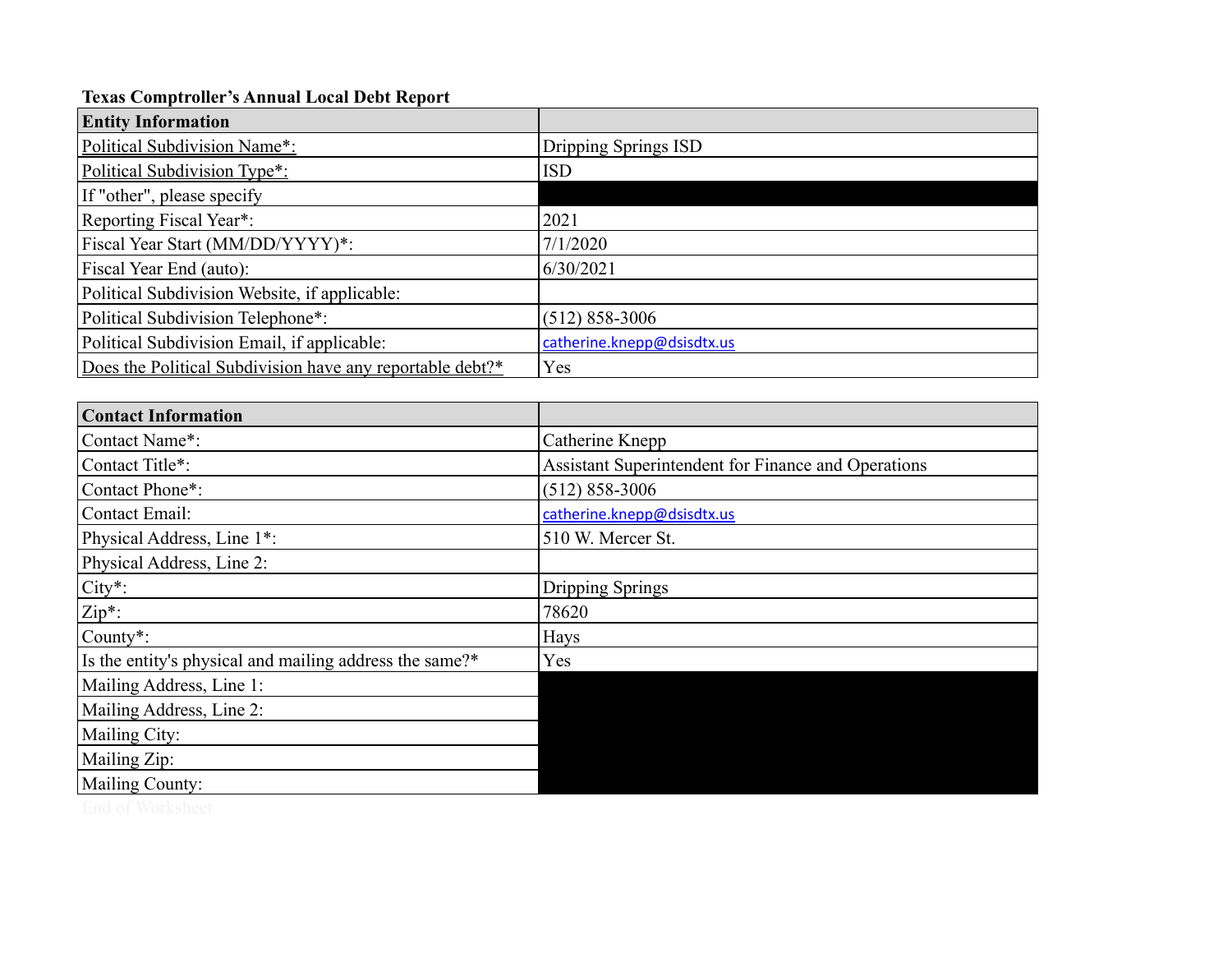#### **Texas Comptroller's Annual Local Debt Report**

| <b>Entity Information (Auto)</b> |                      |
|----------------------------------|----------------------|
| Political Subdivision Name:      | Dripping Springs ISD |
| Reporting Fiscal Year:           | 2021                 |

| Individual Debt Obligations (click column titles for more information) |                                                                           |  |                   |                        |                                                                                                                             |                                                |                                                                  |           |  |                                         |                             |                                                                                       |                                                                                                          |                |     |       |       |                                  |
|------------------------------------------------------------------------|---------------------------------------------------------------------------|--|-------------------|------------------------|-----------------------------------------------------------------------------------------------------------------------------|------------------------------------------------|------------------------------------------------------------------|-----------|--|-----------------------------------------|-----------------------------|---------------------------------------------------------------------------------------|----------------------------------------------------------------------------------------------------------|----------------|-----|-------|-------|----------------------------------|
| Outstanding debt obligation*                                           | If debt is conduit or<br>component debt,<br>enter related entity<br>name: |  | Principal issued* | Principal outstanding* | <b>Combined principal</b><br>and interest required<br>to pay each<br>outstanding debt<br>obligation on time and<br>in full* | <b>Final maturity</b><br>date*<br>(MM/DD/YYYY) | Is the debt<br>secured in<br>any way by<br>ad valorem<br>taxes?* | received* |  | Total proceeds Proceeds<br>$ $ spent*   | <b>Proceeds</b><br>unspent* | <b>Official stated</b><br>purpose for which the<br>debt obligation was<br>authorized* | Is the debt<br>obligation<br>rated by any<br>nationally<br>recognized<br>credit rating<br>organization?* | Moody's S&P    |     | Fitch | Kroll | Other rating<br>applicable)      |
| Unlimited Tax Refunding Bonds, Series<br>2007                          |                                                                           |  |                   | 29,999                 |                                                                                                                             | 350,000 2/15/2022                              | Yes                                                              |           |  | $4,764,999$   \$ $4,764,999$   \$       |                             | Refunding                                                                             | Yes                                                                                                      | Aa2            | AA  |       |       | Not Rated Not Rated AAA: PSF     |
| Unlimited Tax Refunding Bonds, Series<br>2010                          |                                                                           |  | 10,380,000        | $1,675,000$   \$       |                                                                                                                             | 1,708,500 8/15/2021                            | Yes                                                              |           |  | $10,380,000$   \$ 10,380,000   \$       |                             | Refunding                                                                             | Yes                                                                                                      | Not Rated   AA |     |       |       | Not Rated   Not Rated   AAA: PSF |
| Unlimited Tax Refunding Bonds, Series<br>2012A                         |                                                                           |  | 8,805,000         | $1,500,000$   \$       |                                                                                                                             | 1,610,700 8/15/2023                            | Yes                                                              |           |  | $8,805,000$   \$ $8,805,000$   \$       |                             | Refunding                                                                             | Yes                                                                                                      | Not Rated   AA |     |       |       | Not Rated   Not Rated   AAA: PSF |
| Unlimited Tax Refunding Bonds, Series<br>2013                          |                                                                           |  | 15,500,000        | $2,185,000$   \$       |                                                                                                                             | 2,260,350 8/15/2022                            | Yes                                                              |           |  | $15,500,000$   \$ 15,500,000   \$       |                             | Refunding                                                                             | Yes                                                                                                      | Not Rated   AA |     |       |       | Not Rated   Not Rated   AAA: PSF |
| Unlimited Tax School Building &<br>Refunding Bonds, Series 2014        |                                                                           |  |                   |                        | 40,051,250 2/15/2026                                                                                                        |                                                | Yes                                                              |           |  | $$163,475,000 \mid $162,711,046 \mid $$ | 763,954                     | Refunding & School<br>Building & Buses                                                | Yes                                                                                                      | Aa2            | AA  |       |       | Not Rated   Not Rated   AAA: PSF |
| Unlimited Tax School Building &<br>Refunding Bonds, Series 2018        |                                                                           |  |                   | $100,720,000$   \$     | 193,923,250 2/15/2048                                                                                                       |                                                | Yes                                                              |           |  |                                         |                             | $$100,720,000$ \ $$98,456,795$ \ $$2,263,205$ \ School Building & Buses               | Yes                                                                                                      | Aa2            | IAA |       |       | Not Rated   Not Rated   AAA: PSF |
| Unlimited Tax School Building Bonds,<br>Series 2019                    |                                                                           |  | 20,210,000        | $20,210,000$   \$      | 29,648,550 2/15/2044                                                                                                        |                                                | Yes                                                              |           |  |                                         |                             | $\frac{1}{20.210,000}$ School Building & Buses                                        | Yes                                                                                                      | Not Rated   AA |     |       |       | Not Rated   Not Rated   AAA: PSF |
| Unlimited Tax Refunding Bonds,<br>Taxable, Series 2020                 |                                                                           |  |                   |                        | 162,715,699 2/15/2044                                                                                                       |                                                | Yes                                                              |           |  | $$119,254,935 \mid $119,254,935 \mid $$ |                             | Refunding                                                                             | Yes                                                                                                      | Not Rated   AA |     |       |       | Not Rated   Not Rated   AAA: PSF |
|                                                                        |                                                                           |  |                   |                        |                                                                                                                             |                                                |                                                                  |           |  |                                         |                             |                                                                                       |                                                                                                          |                |     |       |       |                                  |